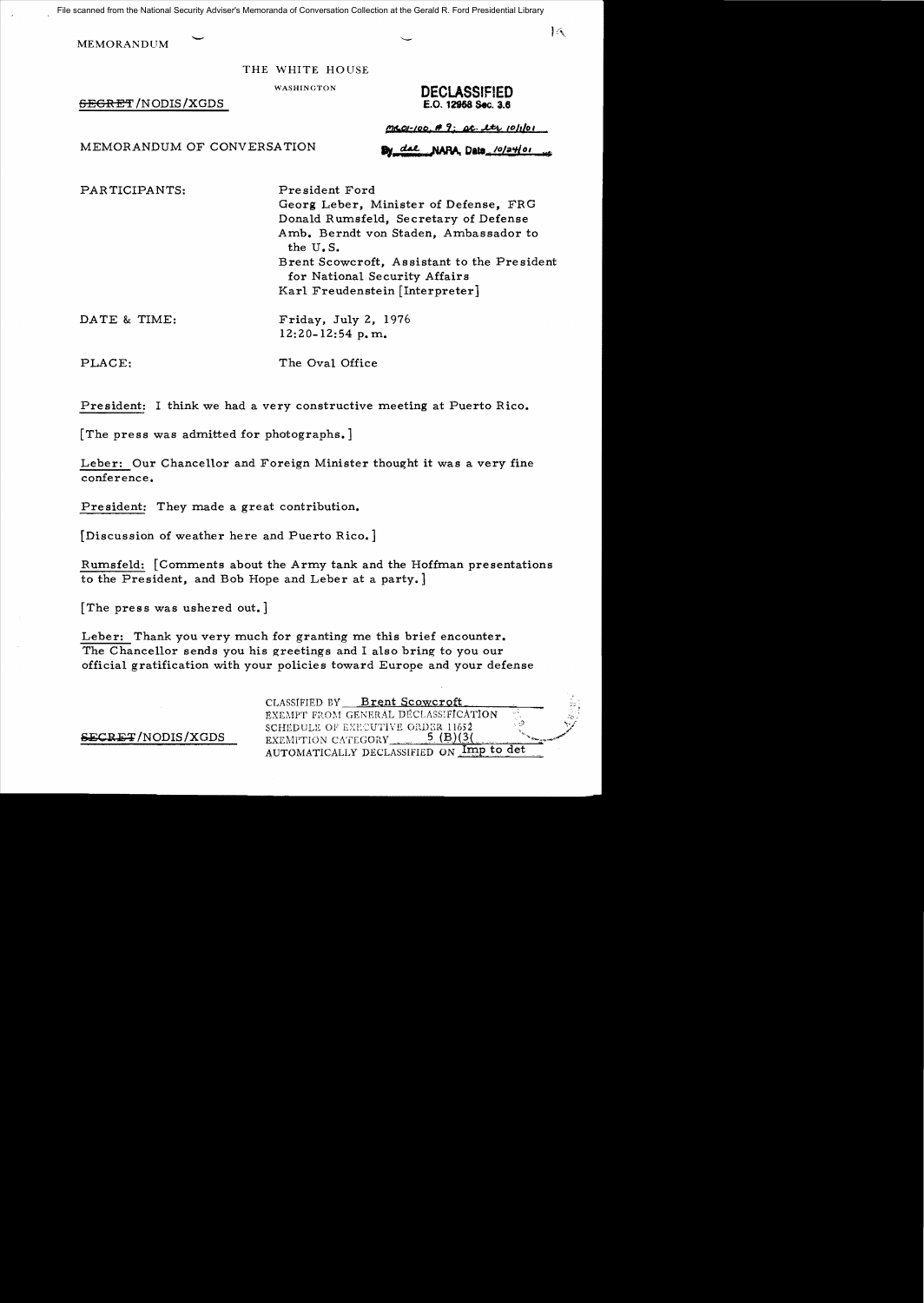## $S \to \text{S} \to 2$  -  $2$  -

budget which is an example of upholding the strength of the free world and as an example. In the face of Angola and other moves of Soviet policy, these measures are a good antidote for the sense of unease which runs through our countries [in Europe].

Our two defense departments have very good relations, which is not only good bilaterally but it flows through the Alliance when they see we two have such cooperation.

President: Let me say again how much I appreciated the Chancellor's contribution at Puerto Rico. It always is a privilege to see him. I am glad you are pleased with our defense budget. It is a difficult choice, but for years I have said that social programs have been growing at the expense of defense. We decided it was time it had to be turned around, and Don did most of the work but I am solidly behind it and we think we will get our budget requests through with only about 1 percent loss. I think the American people support me and the Secretary and that has had an impact on the Congress as well.

I would just add that I think NATO is in better shape than it was a year ago and than it was several years ago. But we have to keep up the momentum and I hope our effort will stimulate the others to do more.

Le'ber: I agree the Alliance is in better shape, although this in in contradiction to what we read in both our newspapers. It is true but for some weak spots in the Mediterranean **--** like Italy, where noone knows what will happen. But besides the military confrontation, we will have a political confrontation. If I read Brezhnev's speech advocating disbanding of military alliances and cutting back defense. We must not just be passive and we must actively move to meet this political challenge.

Pre sident: I agree there are problems in the Mediterranean. Italy is a real problem and the Greek-Turkish dispute over Cyprus is a tragedy. I hope we can make progress in working that out.

But we shouldn't overlook the problems they have in the Soviet bloc. Judging from the recent speeches, there is internal dissension. We have to keep our guard up, but there are problems **--** like Poland's recent attempt to raise prices.

We must do better. Just because they may have some problems is no,  $\mathbf{Q}$ excuse for us in any way letting down on our guard.

## SEGRET/NODIS/XGDS

-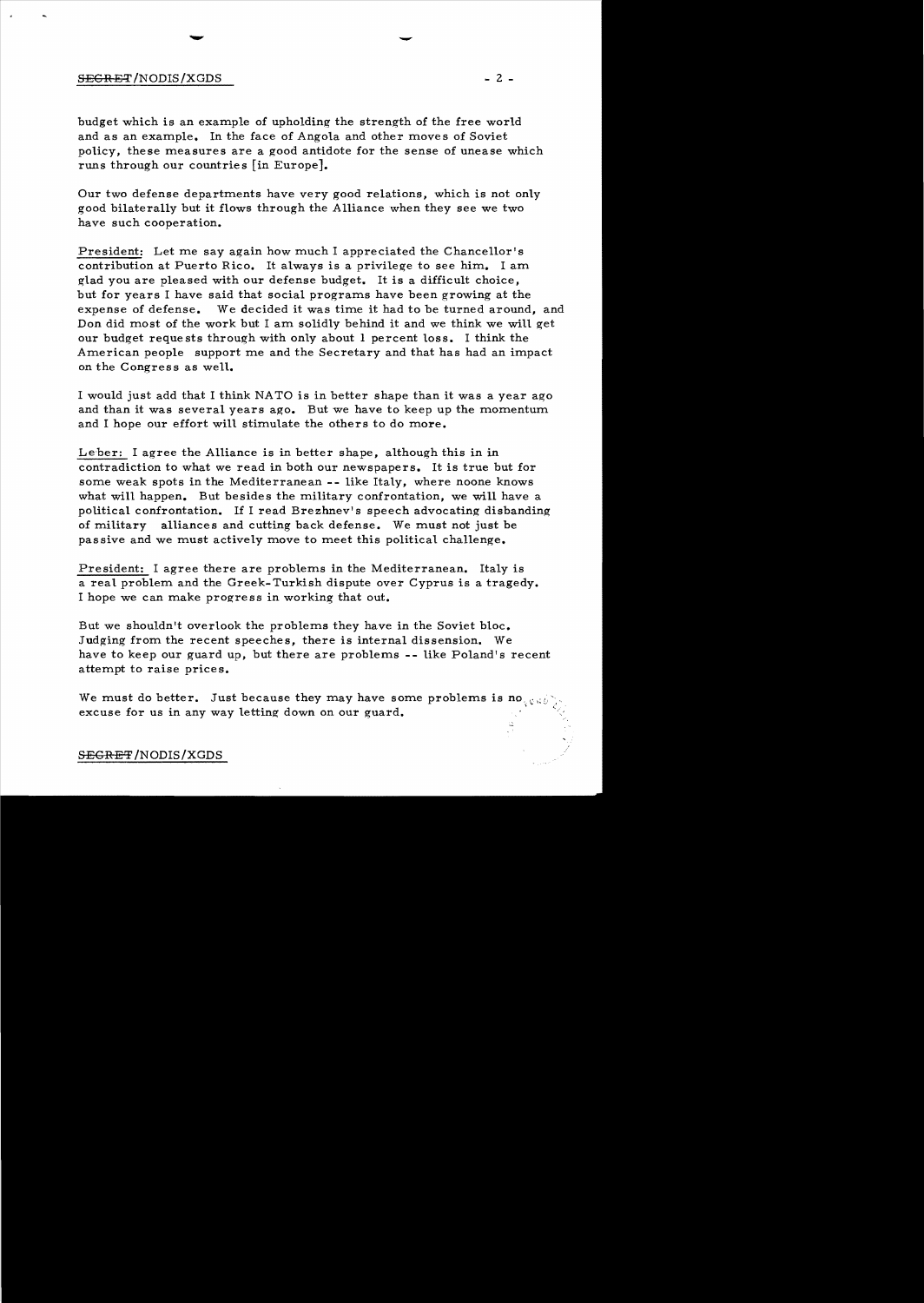# $\overline{v}$ SECRET*INODIS IXGDS* - 3 -

..

Leber: On the Eastern Mediterranean, we have followed with interest your attitude toward Greece and Turkey. The Chancellor and I traveled there to try to improve relations. I think it will be possible to reintegrate these two back together and in to NATO, but only if we deal with them on the basis of absolute equality. The Congress has not done this and unless it is done we cannot solve this problem.

President: I agree, on the Greek-Turkish issue Congress has been a disaster. One other point. In the Mediterranean I think Spain is taking careful steps toward opening its system and I think we must encourage them and move as rapidly as possible to associate them more closely in Europe and NATO.

Leber: Don and I have discussed this and there is no difference in our appraisal of the importance of Spain. My friendly advice is that NATO as an Alliance should not move too fast to make an association with Spain because of the problem it would create with some of the members. So I would keep NATO out of it now and encourage bilateral cooperation. Then, in the natural order of things, NATO association will follow. That will take patience, however.

You suggested in Bonn last year that I visit Portugal. That was a good idea and it was a productive trip. I urge that you do what you can to help.

President: I agree.

Leber: It doesn't have to be very much but it would be of great help.

President: Is Eanes a good military leader?

Leber: I think he is a reliable political leader.

President: I see he has moved rapidly in the economic field.

#### SECR ET *IN*ODIS *IXGDS*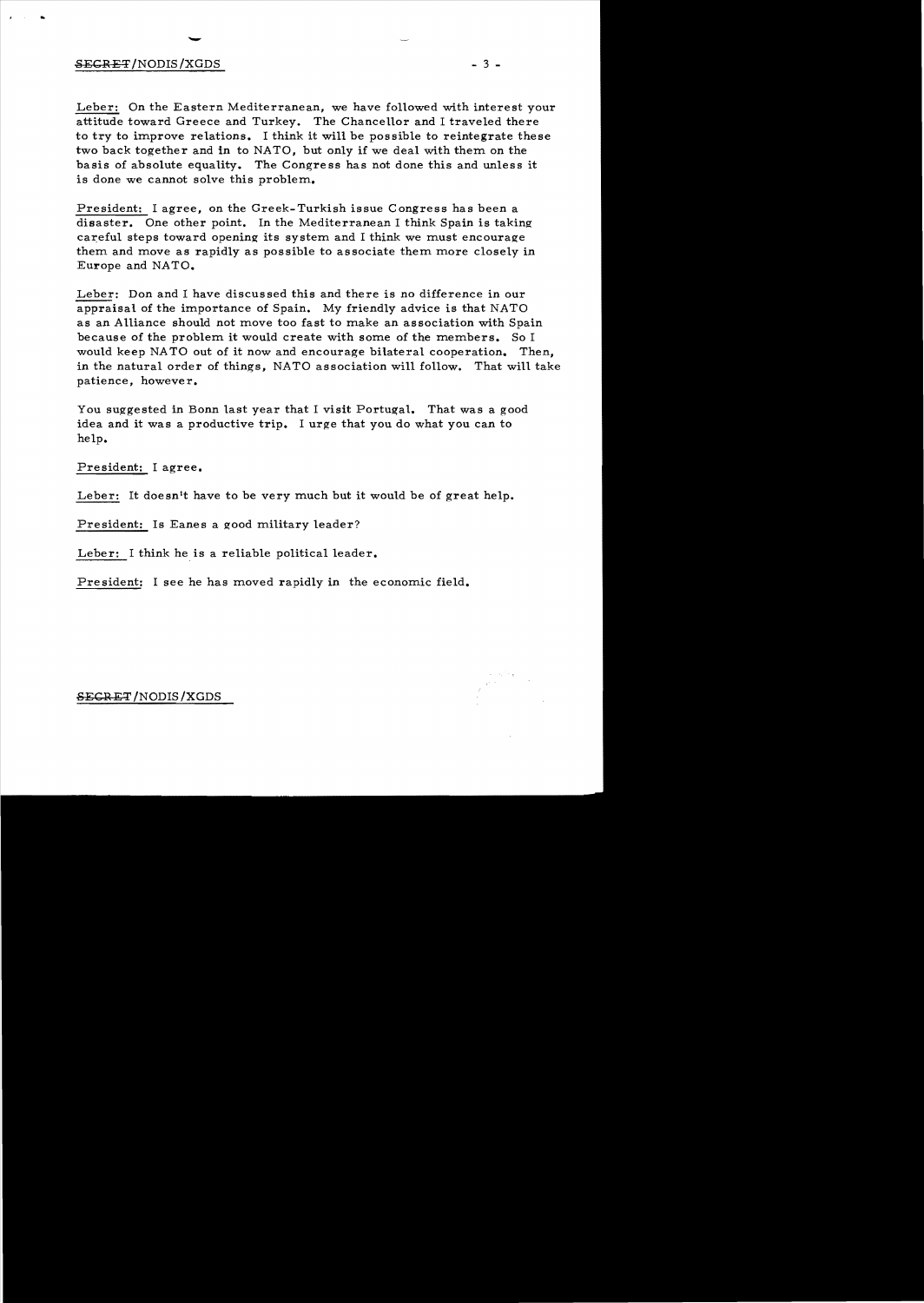### NATIONAL ARCHIVES AND RECORDS ADMINISTRATION Presidential Libraries Withdrawal Sheet

## WITHDRAWAL ID 018442

REASON FOR WITHDRAWAL . . . . National security restriction TYPE OF MATERIAL . . . . . . Briefing Paper TITLE . . . . . . . . . . . Meeting with FRG Defense Minister Leber CREATION DATE . . . . . . 07/02/1976 VOLUME . . . . . . . . . . . . 6 pages COLLECTION/SERIES/FOLDER ID . 031400926 COLLECTION TITLE . . . . . . National Security Adviser. Memoranda of Conversations BOX NUMBER . . . . . . . . . . 20<br>FOLDER TITLE . . . . . . . . Ju.  $\ldots$  . July 2, 1976 - Ford, Rumsfeld, FRG Defense Minister Georg Leber DATE WITHDRAWN . . . . . . . 08/02/2004 WITHDRAWING ARCHIVIST . . . . GG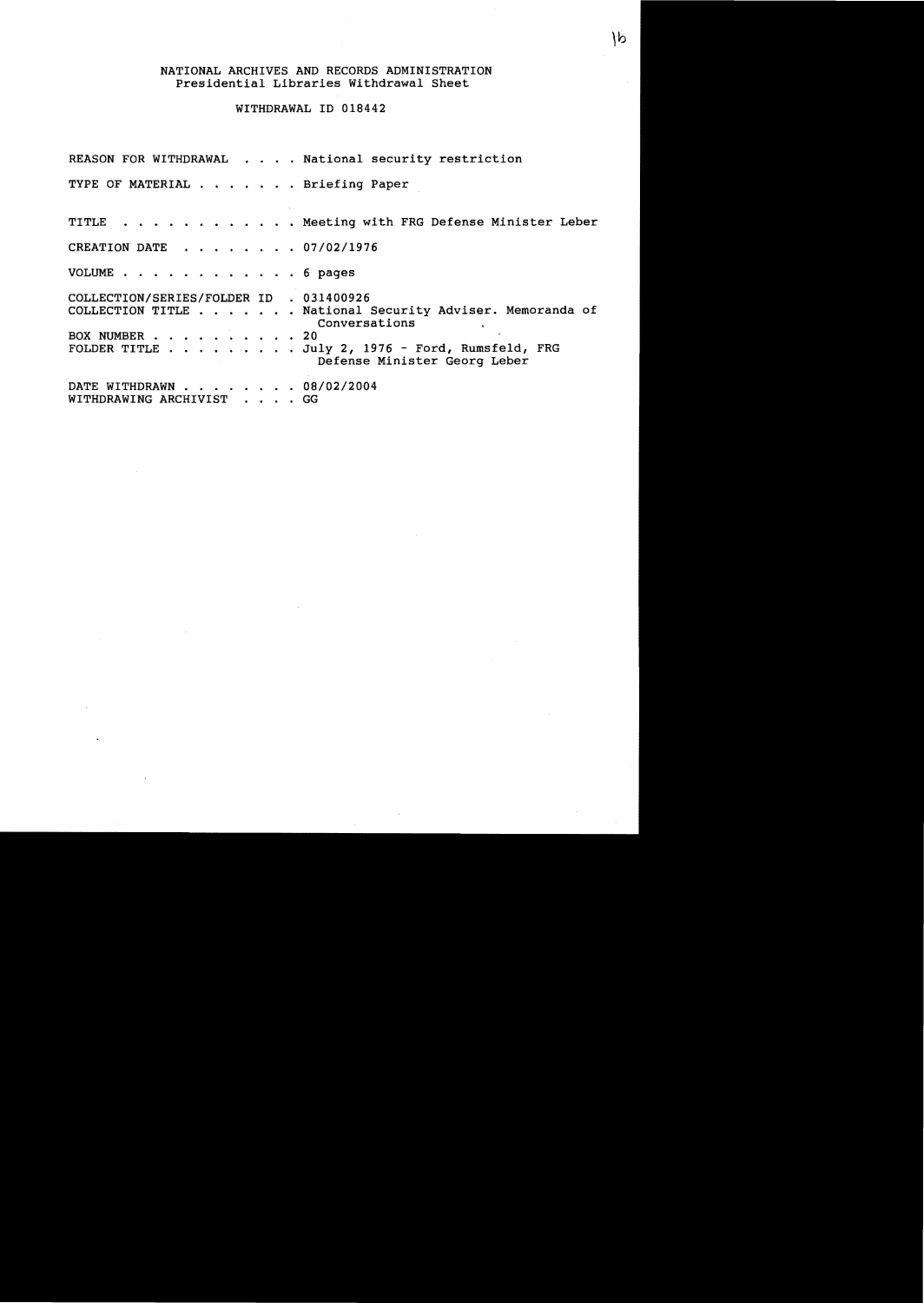#### NATIONAL ARCHIVES AND RECORDS ADMINISTRATION Presidential Libraries Withdrawal Sheet

ے |

## WITHDRAWAL ID 018443

REASON FOR WITHDRAWAL . . . . National security restriction TYPE OF MATERIAL . . . . . . Biography CREATION DATE . . . . . . . 05/25/1976 VOLUME . . . . . . . . . . . . 1 page COLLECTION/SERIES/FOLDER ID . 031400926 COLLECTION/SERIES/FOLDER ID . 031400926<br>COLLECTION TITLE . . . . . . . National Security Adviser. Memoranda of EOX NUMBER . . . . . . . . . . 20 COLLECTION TITLE . . . . . . . National Security Adviser<br>BOX NUMBER . . . . . . . . . . 20<br>FOLDER TITLE . . . . . . . . . . . 20 FOLDER TITLE  $\ldots$  . . . . . . July 2, 1976 - Ford, Rumsfeld, FRG Defense Minister Georg Leber DATE WITHDRAWN . . . . . . . 08/02/2004 WITHDRAWING ARCHIVIST . . . . GG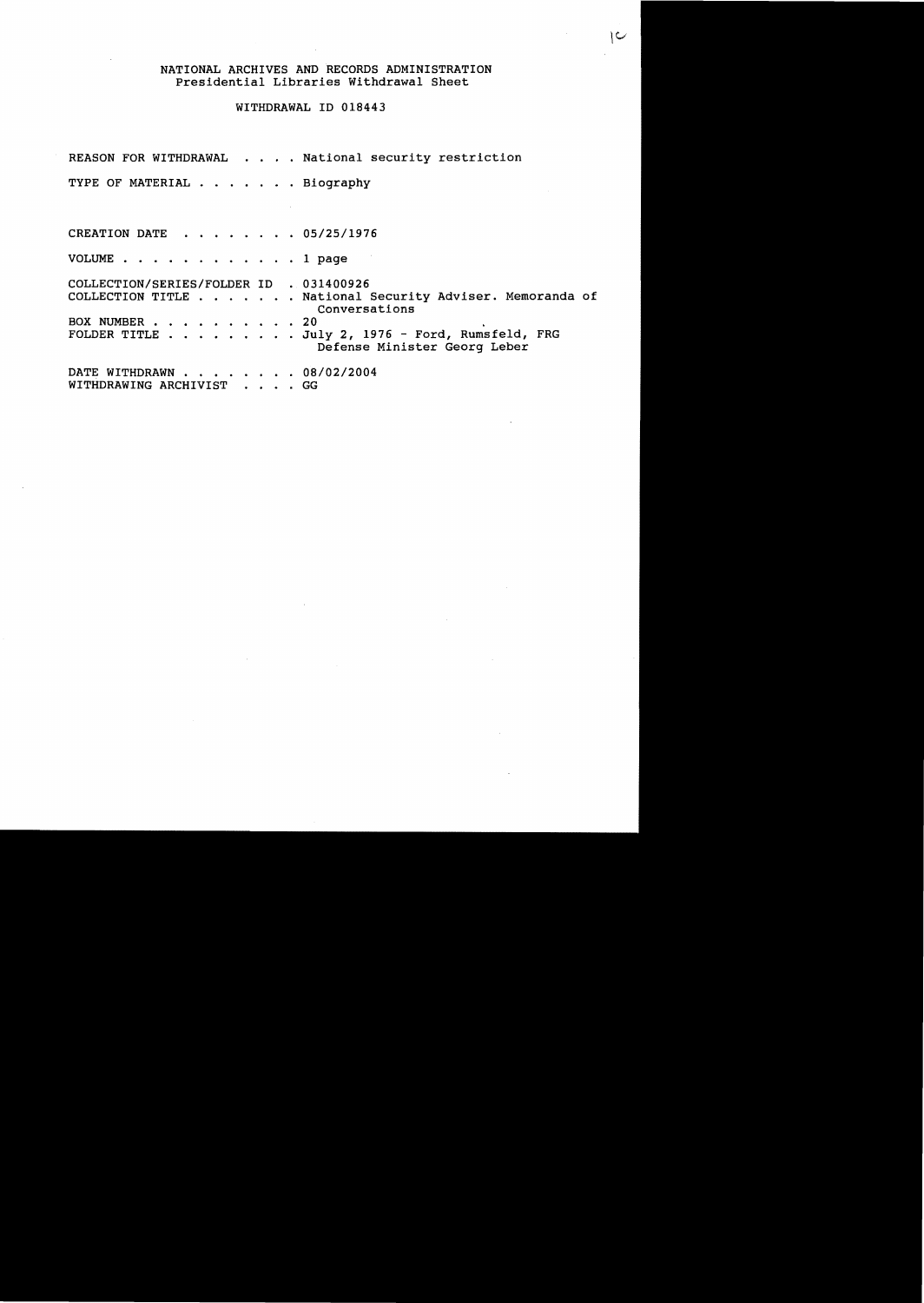$P/h$  ever<br>2 July 7 5  $\bigvee$ P Stinh un had on my cristianten mitj est P.R. L'Our Churches et PML Cht it erse any fine conf P Elegandes part contribution. Creaning State and the House presentation to the, Rolling h Tomah you any mak for genetic, me this big Souperation Charles suit très quetiges dolies hing official quotest with 105/ spor polices tomoned Emige and span by budget as an example J informa cette fa par voille es auxemple Insure which unethen a controllery Och 2 Depts have every good ulations when To writing good blaterally but it flows than a alleman absorting us can i have funch corp. het me say again have 2 oppementel c Charnelin's contribution at P's Habery o punings to the him!<br>I show zoon as phreed w/am dy buget. For you eric but for years soit prof hat wingsmin et gjuns defense. turnel around + Den he most of c crosh. has I am which which it & wathink we

will get their ward about 1/3 loss I think a Amplique susport vinet a Secy & Chat

**DECLASSIFIED** AUTHORITY for me 01-100 09; st. 1ts, 10/1/01 BY  $\frac{1}{\sqrt{2}}$  NLF, DATE  $\frac{g}{2}$  NLF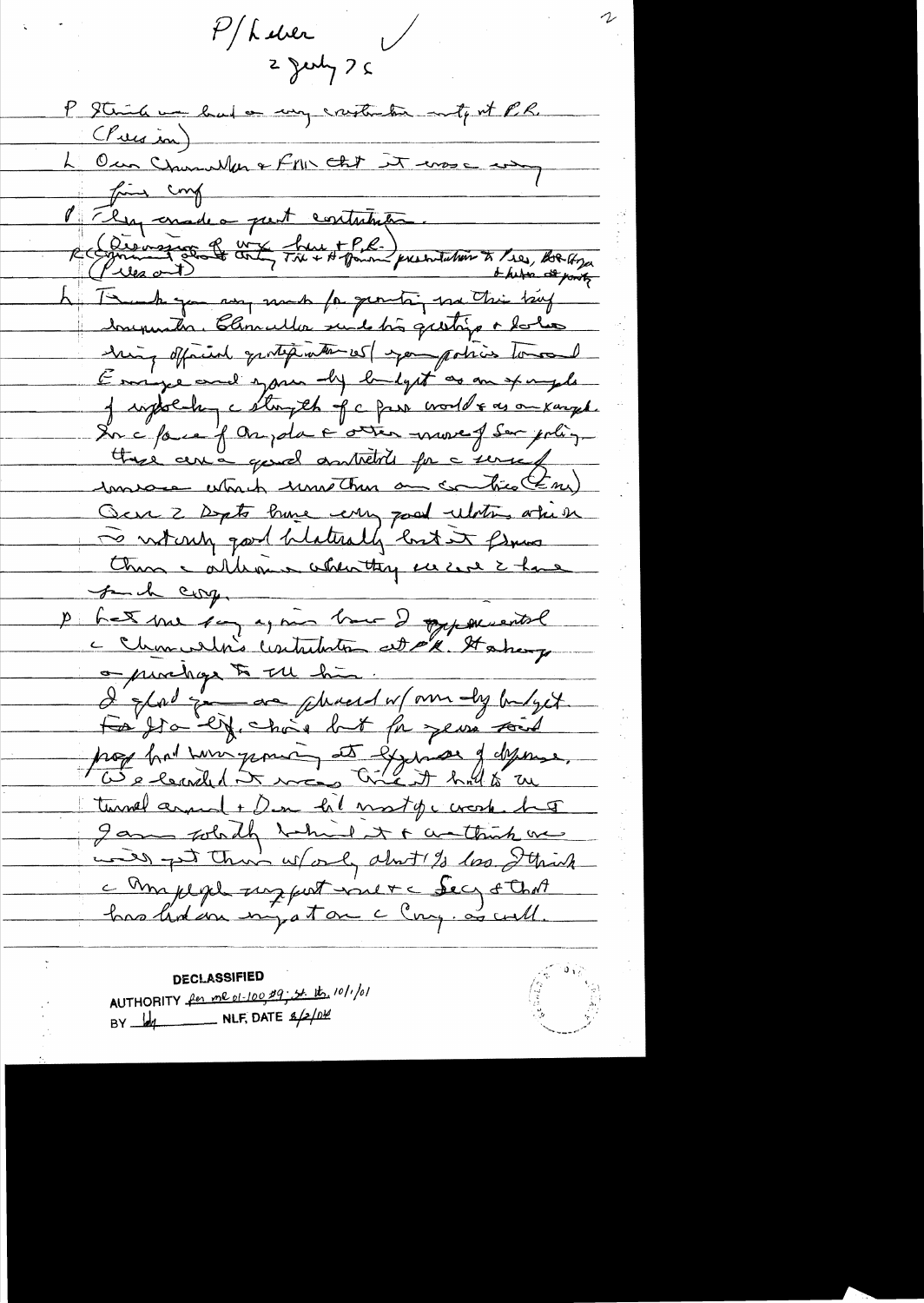I I would just add that I think a Nath is in better Chope than a pa ago a thin since at years ago equit will strim others to do more. l'exce aliment à à unité dage, the thing in cartra & what we used in both on unspipere. It is two hot for some work sports in 12 2001 - tite Stah article errore king what would hopper. But beginning - wishting un mil hui après emportations par di cut port bepassive must a stridly more te muit this primit chillinge. unil par F = 6-T de porte on 6 janva à 2 for we shouldn't with pele in a Sect lign, Julyen pour the suit yute, the frand mp, hat the are former the Polician und attempt to more ensis. use comment do butter. Just to consisting may home some ports is no where the me ean any way betting down on gerard. Ou E Med, au lime Albural est intent pour Studente Tomard C-T. Chancelles + 2 hours del those to to to engage white it this it will be percepted to result prob this is back deperture List you letters punded with on basis formite dive equinty. The Cary